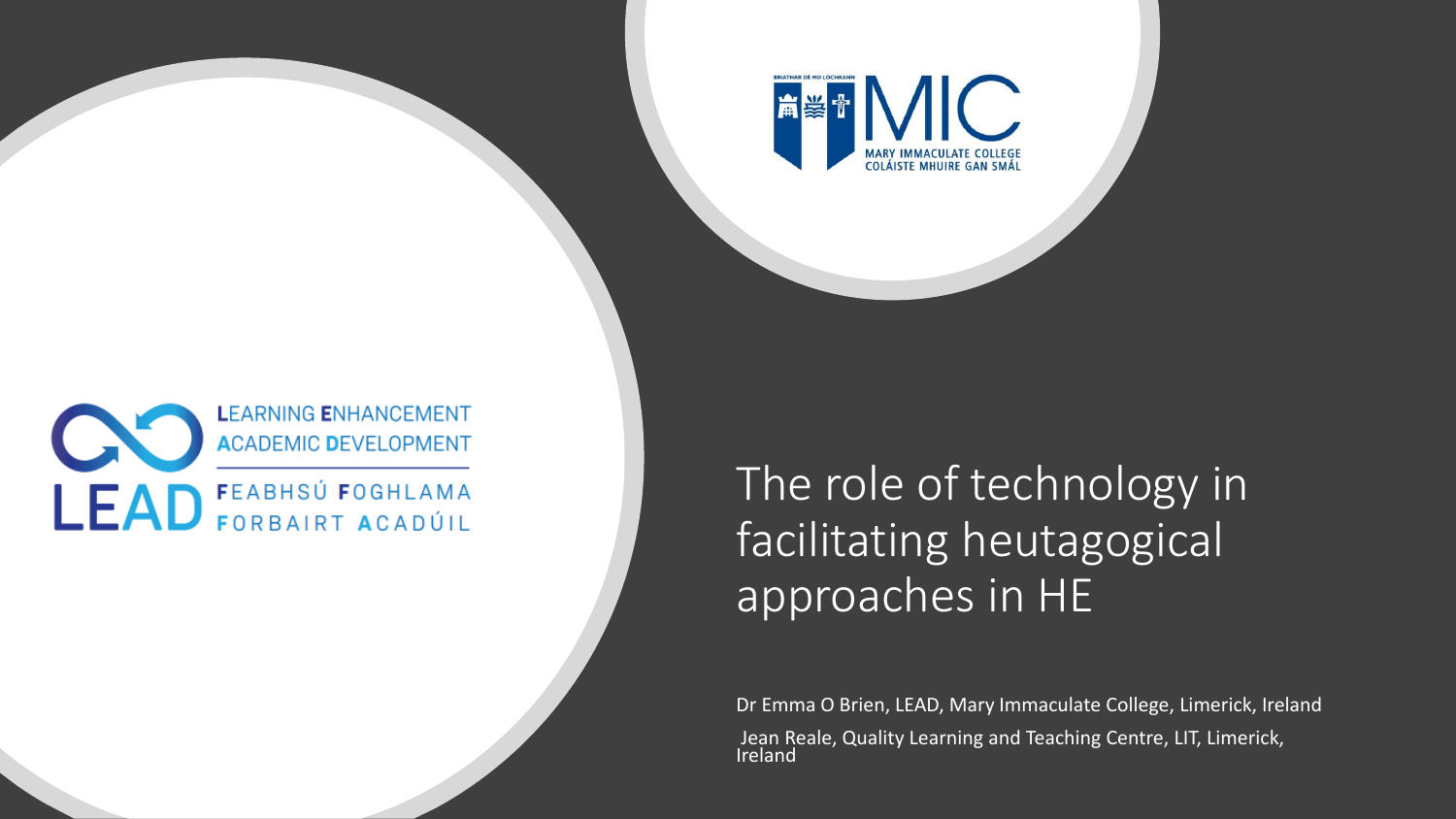## **Overview**

### What is heutagogy?

Heutagogy and its importance in todays society

Applying heutagogical principles

Case study on the use of technology to apply heutagogical principles

Supporting learners through heutagogy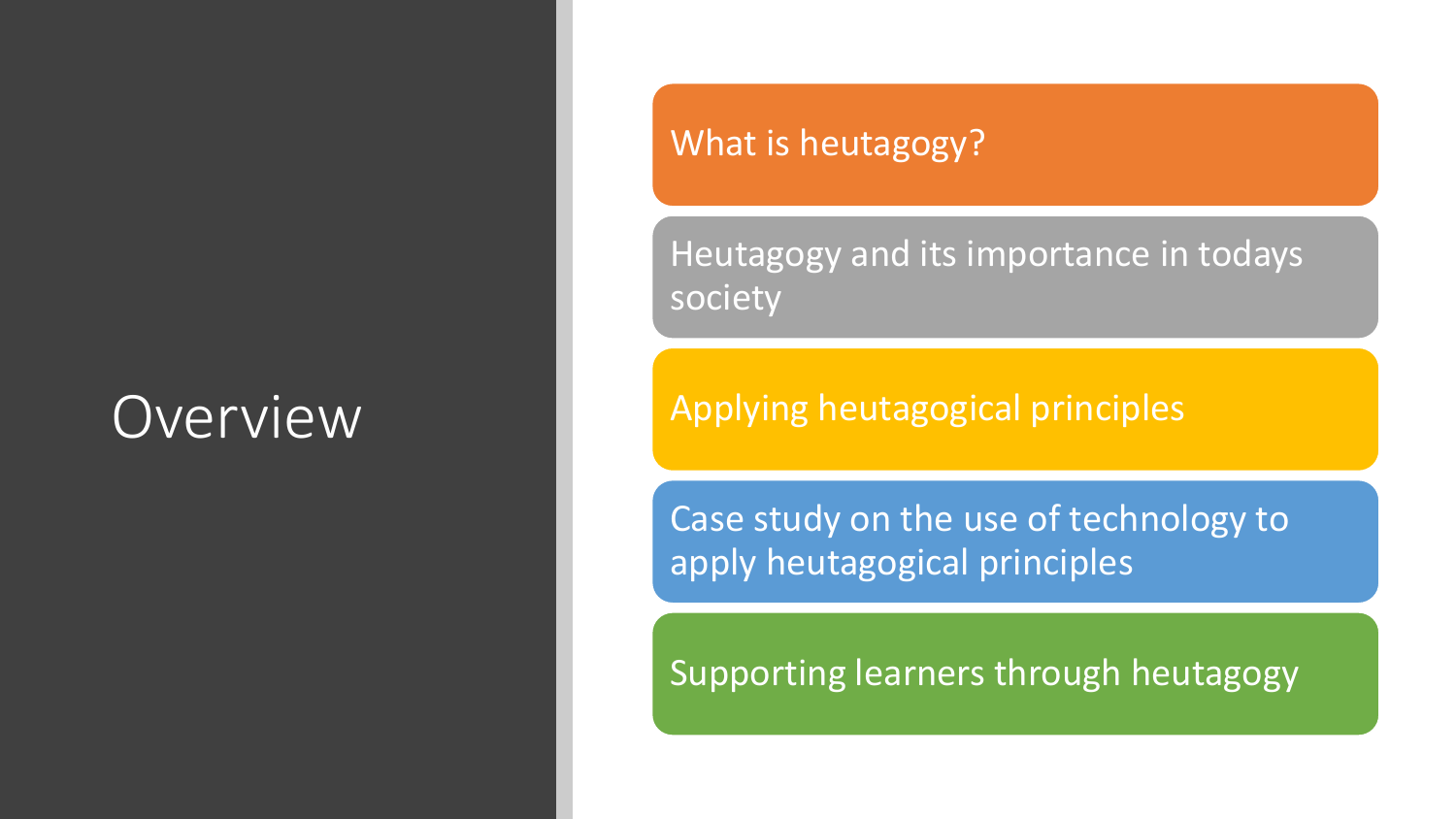# What is Heutagogy?

•Emerging form of pedagogy first coined by Hase and Kenon in 2000

•Based on the Greek word 'self' the principle of selfdetermined learning is the core, the learner becomes autonomous and responsible for their own learning

•Heutagogy advocates a living curriculum that is fluid and responsible to the needs of the learner. Learner identifies what is to be learned and how.

- •Motivates learners to become life long and life wide
- •Challenges the discipline-based approach to education which students learn in silos with those from similar backgrounds. Advocates learning across boundaries, whatever is required to address the learning need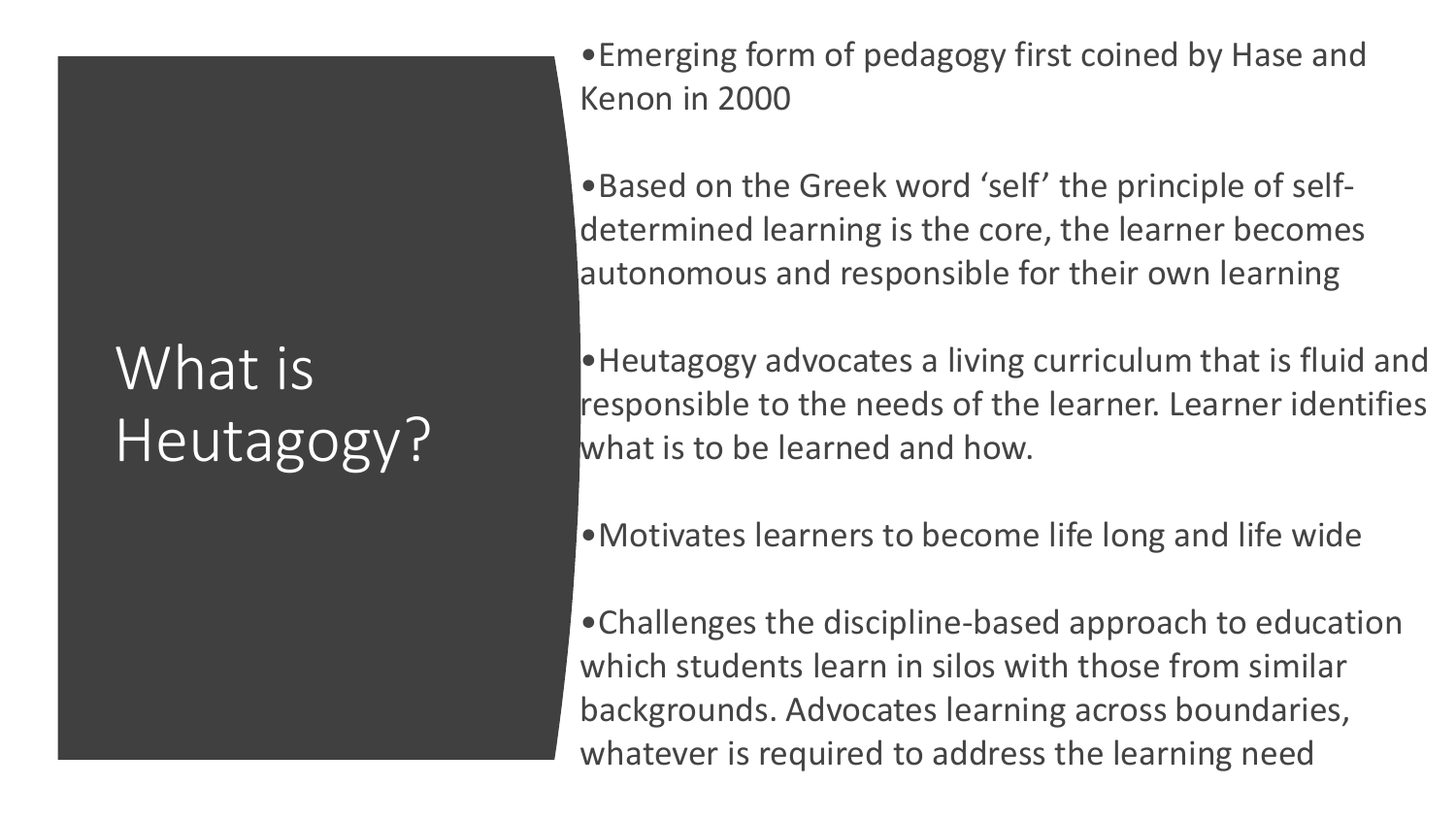# What is Heutagogy?

•Traditional pedagogical approaches are largely top down where a teacher prescribes what and how content is to be learned

•Heutagogy encourages a bottom up approach in which learners explore what they need to learn and why, self awareness is key

•Limited application of heutagogy in practice, elements of heutagogy have been applied e.g. •Flexible modes of learning using TEL (Canning and Callan, 2010) •Reflective learning through journals, social media

(Blaschke & Brindley,2009; Blaschke, 2012)

•Collaborative learning (Blaschke, 2014)

•Action research (Hase and Keynon, 2013)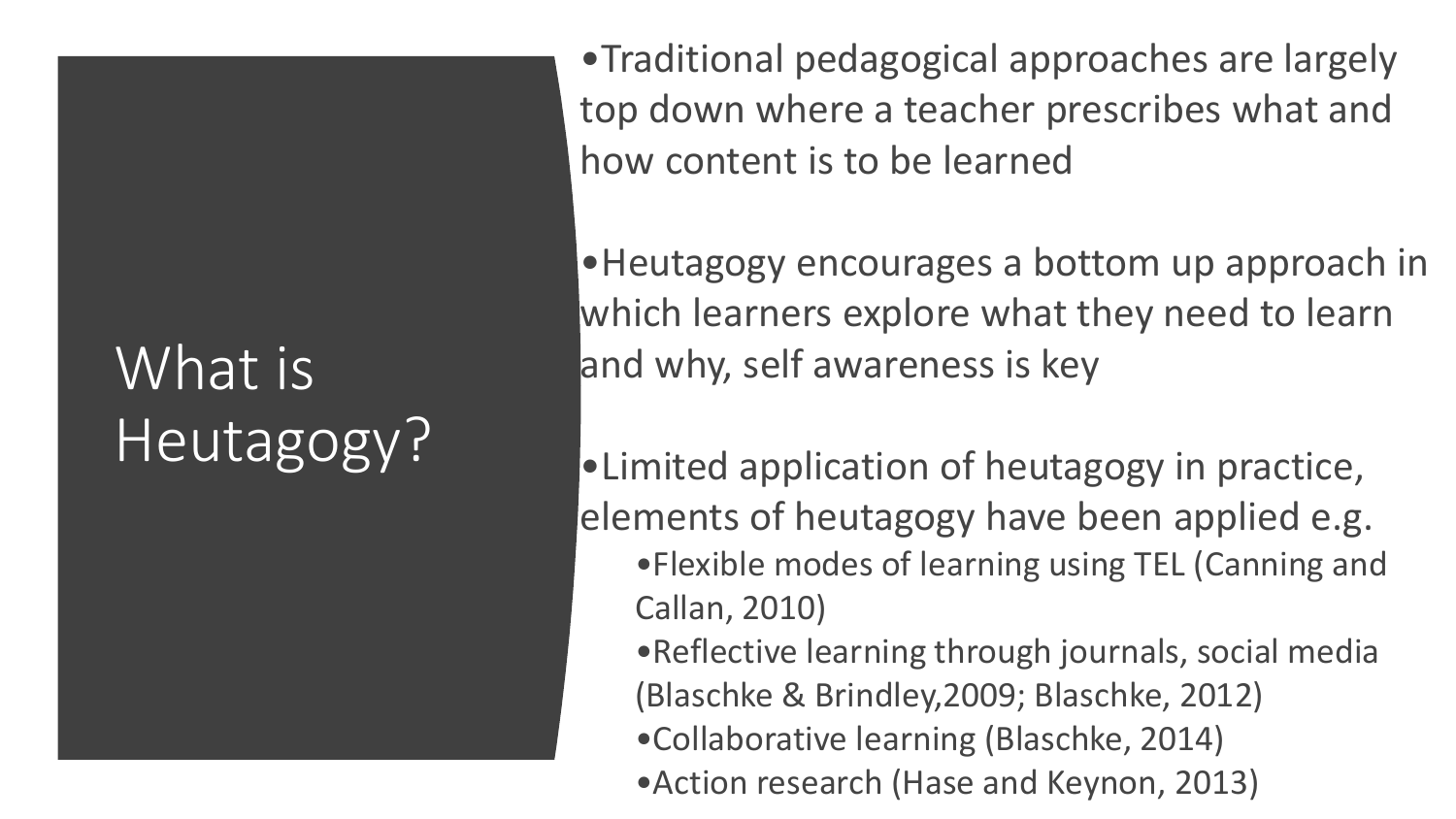# What is Heutagogy?

| <b>Characteristic</b>                                   | <b>Explanation</b>                                                                                                                                                              |
|---------------------------------------------------------|---------------------------------------------------------------------------------------------------------------------------------------------------------------------------------|
| Learning is initiated based on an authentic need        | The learner identifies a need to learn something based on a change or predicted change in<br>their environment and learning assists students to apply material to this context. |
| Double loop learning/ Reflection                        | What the individual learns impacts on their underlying assumptions and beliefs                                                                                                  |
| <b>Flexible curriculum</b>                              | The curriculum is a 'living curriculum' and changes based on the learners needs which<br>evolve over time                                                                       |
| <b>Learner centred</b>                                  | The learner is at the centre of the educational experience and is based on their individual<br>needs                                                                            |
| <b>Non-linear</b>                                       | Learning is iterative and non-sequential involving periods of reflection and adapting                                                                                           |
| <b>Emphasis on learning process rather than content</b> | The learner is aware of how they learn and if it is successful or not and how to acquire<br>new knowledge and skills                                                            |
| <b>Collaborative</b>                                    | Learners work together to solve a problem and learn                                                                                                                             |
| <b>Focus on developing learner capability</b>           | Giving learners the confidence to apply their learning to unfamiliar situations                                                                                                 |
| Learners create knowledge                               | Learners contribute to the content                                                                                                                                              |

#### **Table 1: Characteristics of Heutagogy (Blascke, 2012;Hase and Kenyon, 2007)**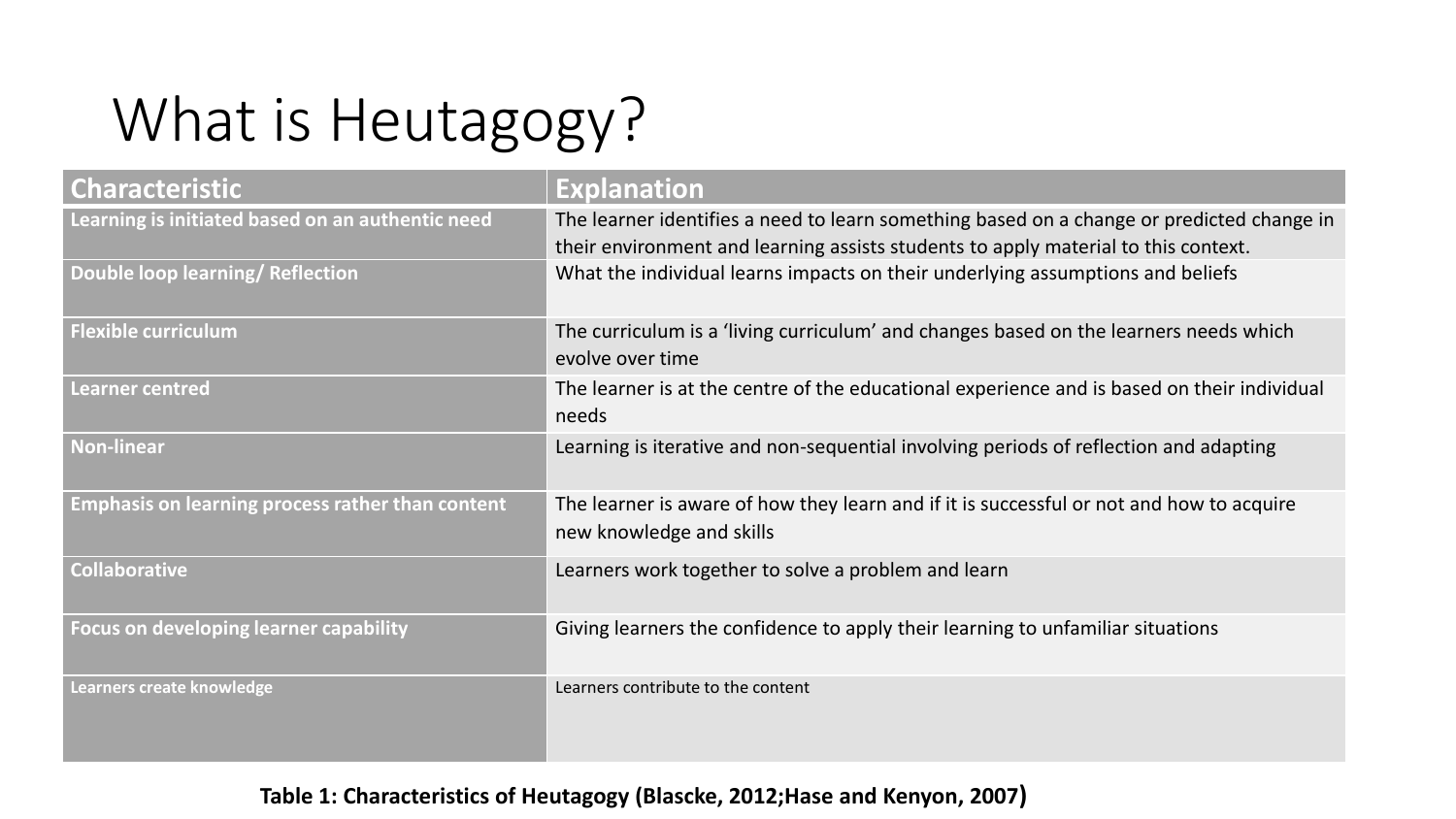## Importance of heutagogy in todays society

- 1. Uncertainty only certainty in todays economic climate
- 2. Preparing people to be unprepared
- 3. Heutagogy emerged from complexity theory which explores how people cope with uncertainty and understand systems approaches
- 4. Need to develop learners that can identify and fill knowledge gaps autonomously
- 5. Skills such as problem solving, creative thinking and communication are core
- 6. Glorious failures……encourages risk taking and the role of failures in learning
- 7. Furthermore the development of metacognitive processes that can be applied and reapplied key
- 8. Also important for learners to realise the impact of their actions on others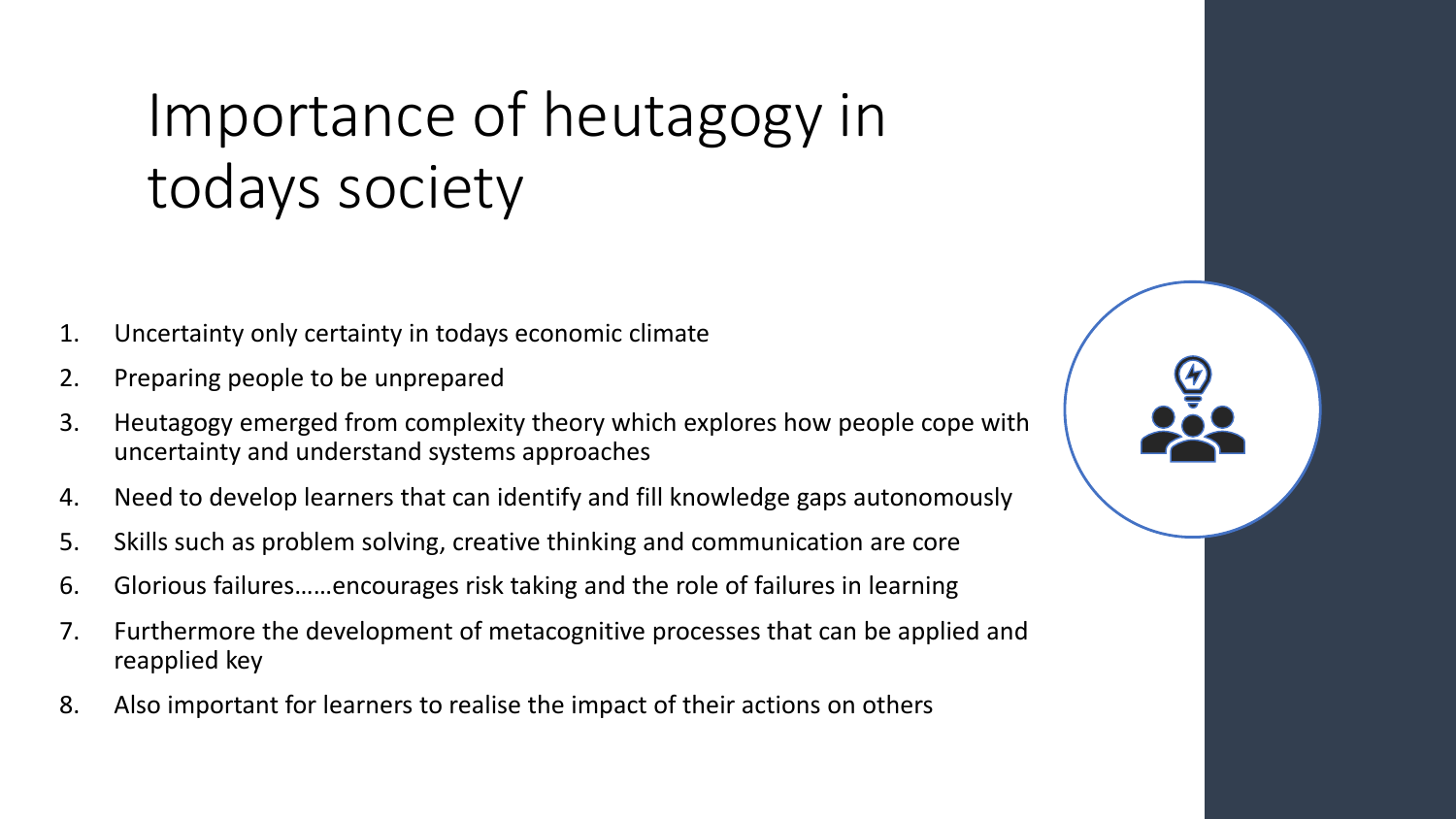## How to apply the principles of heutagogy



### **Curriculum design**

Learning is cross curricular and based on an individual learners need

Learning outcomes focus on process and product

Learning outcomes contain narrow and broad skills to allow learner negotiation

Student Voice



## **Delivery**

Learners become aware of their motivations for learning and needs as learner

Learners provided with a choice of content so they can select the information most relevant to their needs.

Collaborative learning opportunities are provided.

Learners encouraged to identify knowledge gaps



### **Assessment**

Encourage learners to create knowledge/material and fill in knowledge gaps to contribute to the learning experience

Learners self assess and peer assess to build self awareness and autonomy

Authentic opportunities for applying learning in practice

(Blaschke, 2012;Jones et al, 2019)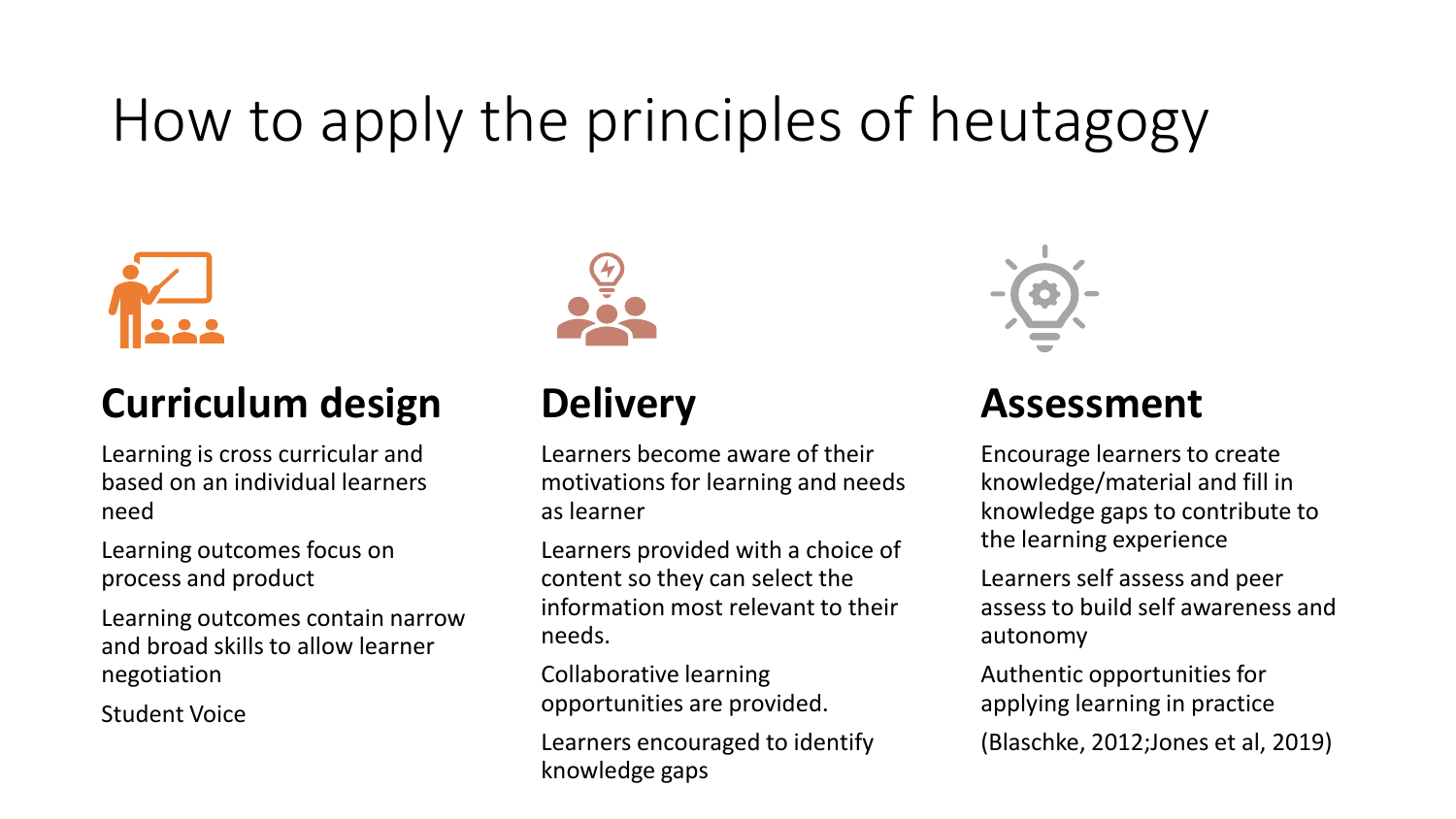## Case study: Using technology to apply Heutagogical principles

#### Initial stages: Identifying the learner need

- •Using a reflective journals ask learners to reflect on what they want to learn and why and how they would like to apply it to their own practice. This will allow the educator to tailor their learning to the learners needs
- •Using a community of inquiry model (discussion forms) ask students to identify if they had to drive somewhere they had never been before, how would they prefer to get directions and why. Discuss how this relates to how they learn, what impact it has on other learners in their class and on their practice.

#### Flexible curriculum

•At the end of each class use polling software to allow learners to identify which elements of the curriculum they want to focus on for the next lesson.

#### Flexibility Delivery and learners as knowledge creators

- •Create small digital learning objects of approximately 10 15 minutes long this allows the learner to focus on the content they need. Produce it in a variety of modes, audio, video and written
- •Develop small short digital learning objects with case study of the application in practice
- •Ask learners to develop resources of how they have applied their learning in practice
- •Ask learners to construct collaborative wikis on future developments in a particular area and implications this has for practice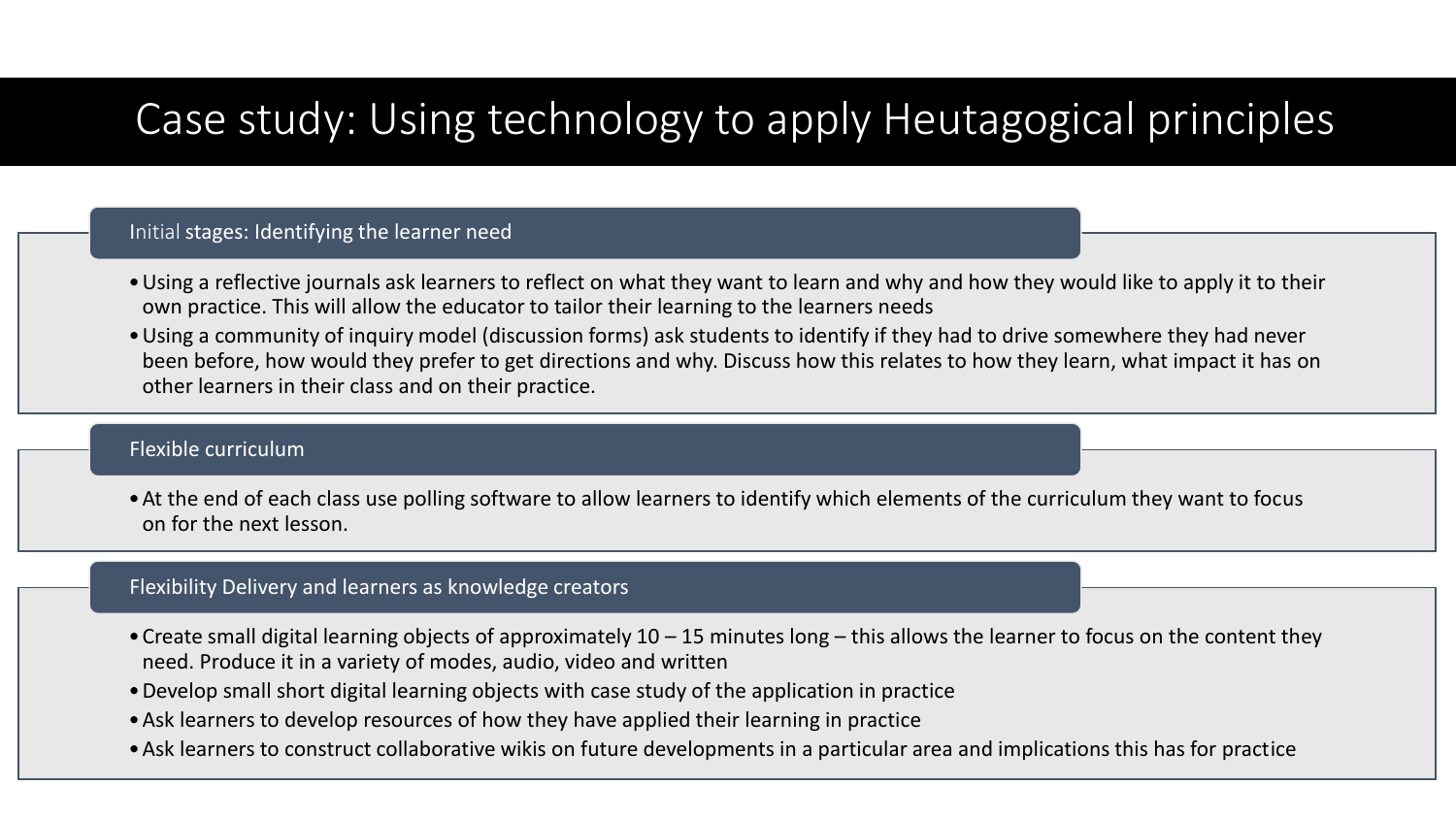## Case study: Using technology to apply Heutagogical principles

#### Collaboration

- •Using e-moderating models Communities of inquiry/questioning asking the learners to discuss concepts (Canning and Callan, 2010)
- •Web 2.0 portfolios, google docs (Blaschke, 2014)

#### Reflection

- •Twitter (Blaschke, 2014)
- •Learning journals

#### Focus on process and product (assessment)

- •Competency based frameworks that allow learners to choose how they demonstrate their expertise. Self assessment tools are becoming more prominent in this area particularly in VLEs
- •UDL multimodal assessment whereby learners choose their preferred mode. Technology facilitates multimodal assessment
- •Rubrics self assessment…..peer assessment

#### Authentic learning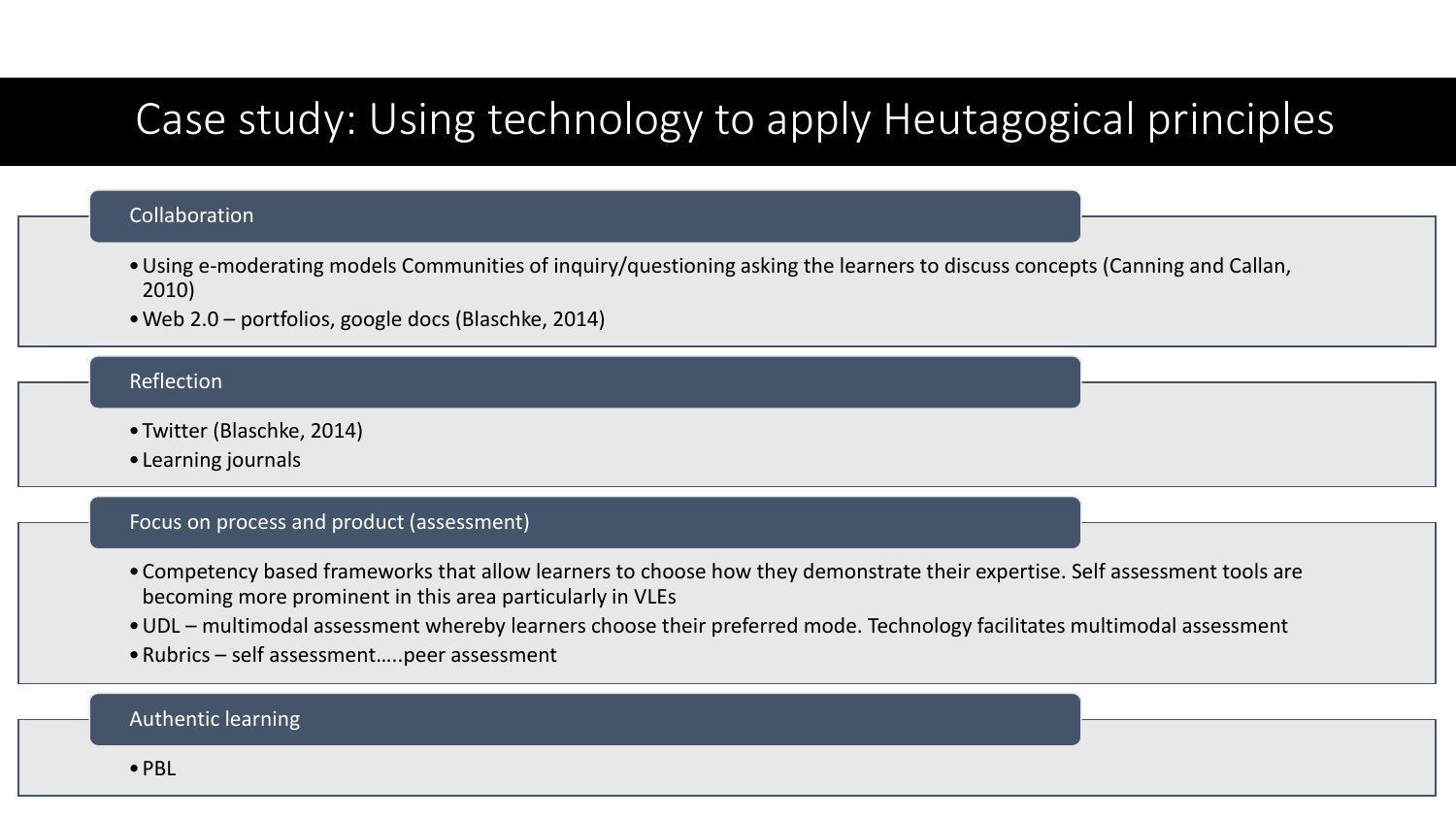Supporting heutagogy: starting the discussion

### **For students**

- Unstructured learning is difficult for remote/online learners.
- However learner participation and engagement can be more visible than in face to face models as, analytics can identify potential at risk students
- Supporting learner choice
- Rewarding process and product

### **For educators**

- Traditional academic systems favor a prescribed definitive approach incorporating flexibility can be difficult.
- Flexibility is time consuming to incorporate particularly if developing multiple resources for students
- Accreditation and quality aligning to curriculum design
- Rewarding process and product